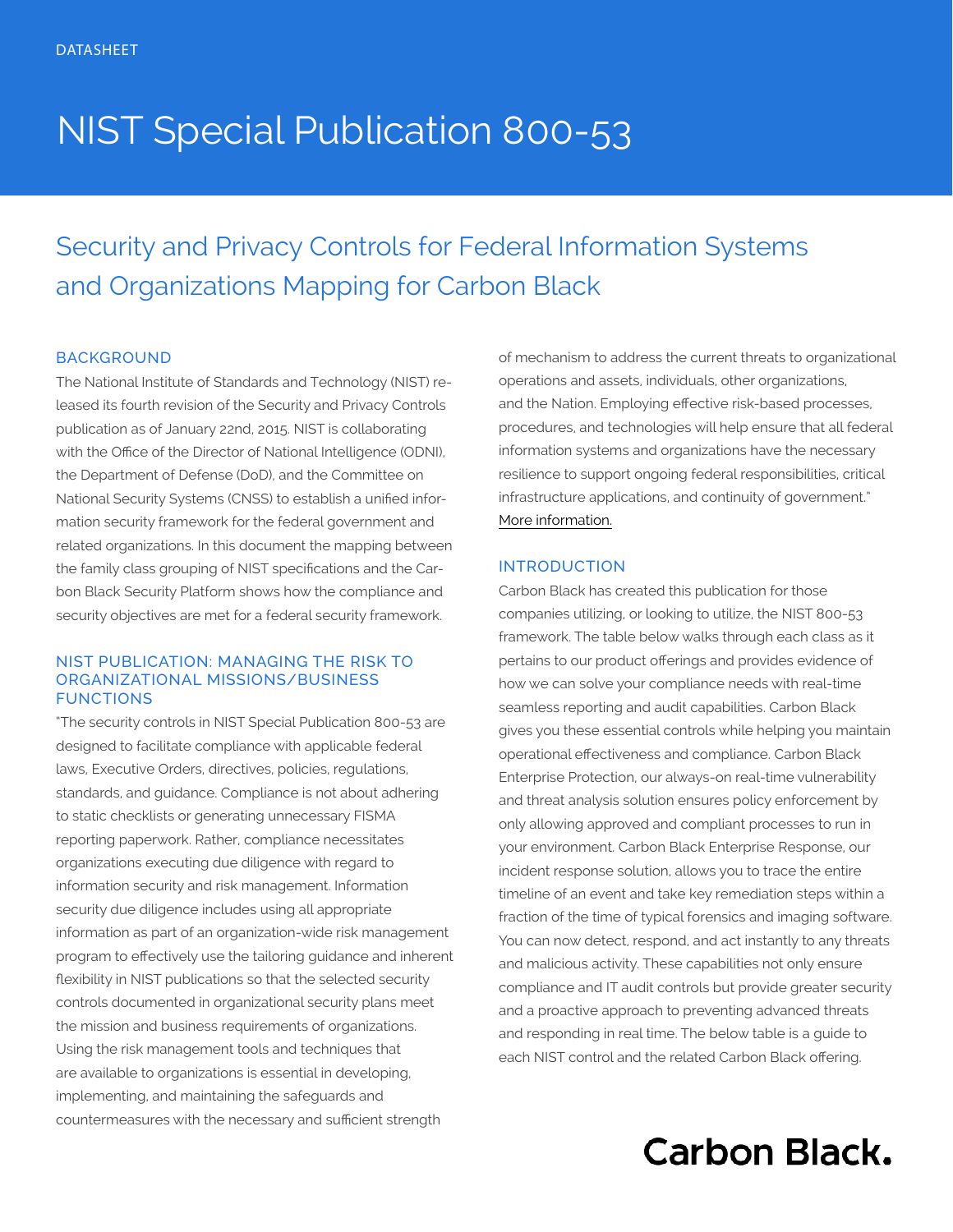| <b>FAMILY</b>               | <b>IDENTIFIER</b>                                                                                                                                                                                                                                                                                                                                                                                                                                                                                                                                                                | <b>CARBON BLACK SECURITY PLATFORM MAPPING</b>                                                                                                                                                                                                                                                                                                                                                                                                                                                                                                                                                                                                                                                                                                                                                                                                                                                                                                                                                                                                                                                                                                                                                                                                                                                                                                                                                          |
|-----------------------------|----------------------------------------------------------------------------------------------------------------------------------------------------------------------------------------------------------------------------------------------------------------------------------------------------------------------------------------------------------------------------------------------------------------------------------------------------------------------------------------------------------------------------------------------------------------------------------|--------------------------------------------------------------------------------------------------------------------------------------------------------------------------------------------------------------------------------------------------------------------------------------------------------------------------------------------------------------------------------------------------------------------------------------------------------------------------------------------------------------------------------------------------------------------------------------------------------------------------------------------------------------------------------------------------------------------------------------------------------------------------------------------------------------------------------------------------------------------------------------------------------------------------------------------------------------------------------------------------------------------------------------------------------------------------------------------------------------------------------------------------------------------------------------------------------------------------------------------------------------------------------------------------------------------------------------------------------------------------------------------------------|
| <b>Access Control</b>       | AC - 4 Information Flow Enforcement<br>AC - 17 Remote Access<br>AC - 19 Access Control for<br>Remote Devices<br>AC - 21 Information Sharing<br>AC - 23 Data mining Protection<br>AC - 25 Reference Monitor                                                                                                                                                                                                                                                                                                                                                                       | High enforcement policies that create bans on any unauthorized access to sensitive<br>information based on user access policy.<br>When users log into a system running Cb Protection, they are restricted by policy<br>to run only preapproved applications. All other applications are restricted from use,<br>based on policy and the user's need to know.<br>Application accounts are monitored in the Cb Protection console along with user<br>information and associated IP addresses. Privileged accesses can be<br>monitored by trust policy implemented from mapping rules to AD.<br>The Cb Protection connector allows for you to integrate into next-gen firewalls and<br>other networking solutions. Also built in are device visibility/control capabilities like<br>remote devices, which provide business solutions that comply with network controls.<br>Cb Protection also integrates with the leading network security providers such as<br>Check Point, Fidelis, FireEye and Palo Alto Networks.                                                                                                                                                                                                                                                                                                                                                                                     |
| Awareness<br>and Training   | AT - 1 Security Awareness and Training<br>Policy and Procedures                                                                                                                                                                                                                                                                                                                                                                                                                                                                                                                  | Companies should prioritize those mission critical roles to the business and its<br>security; identify the specific knowledge, skills, and abilities needed to support<br>defense of the enterprise; develop and execute an integrated plan to assess,<br>identify gaps, and remediate through policy via the Cb Protection sensor on in scope<br>systems, and develop organizational planning, training, and awareness programs.                                                                                                                                                                                                                                                                                                                                                                                                                                                                                                                                                                                                                                                                                                                                                                                                                                                                                                                                                                      |
| Audit and<br>Accountability | AU - 1 Audit and Accountability Policy<br>and Procedures<br><b>AU - 2</b> Audit Events<br>AU - 3 Content of Audit Records<br>AU - 4 Audit Storage Capacity<br>AU - 5 Response to Audit<br><b>Processing Failures</b><br>AU - 6 Audit Review, Analysis,<br>and Reporting<br>AU - 7 Audit Reduction and Report<br>Generation<br>$AU - 8$ Time Stamps<br>AU - 9 Protection of Audit Information<br>AU - 10 Non-repudiation<br><b>AU - 11</b> Audit Record Retention<br>AU - 12 Audit Generation<br>AU - 13 Monitoring for Information<br><b>Disclosure</b><br>AU - 14 Session Audit | Cb Protection provides logging and unauthorized access tracking, giving a complete<br>and detailed audit trail of every event across the security ecosystem. Policy is being<br>enforced on all in scope systems with up-to-date real time reporting and detection<br>alerts.<br>Cb Protection limits the scope for auditing and reporting focus by<br>customizing the content and log maintenance and reporting on what's important<br>for your compliance objectives.<br>Cb Response's visibility, detection and incident response are "always-on", allowing<br>the ability to proactively monitor system and file components and maintain audit<br>trails of associated events. The lightweight sensor continuously monitors and records<br>every endpoint in the enterprise, building and storing audit trails for system and file<br>components.<br>Cb Response's unmatched detection and response capabilities enable users to<br>collect and retain the precise data points that are needed during an<br>investigation including records of execution, file system modifications, registry<br>modifications, network connections, and a copy of every unique binary executed<br>on an enterprise machine. Most importantly, Cb Response's collects and retains the<br>relationship among each of these data types, giving you the power to understand<br>behaviors, not just individual events. |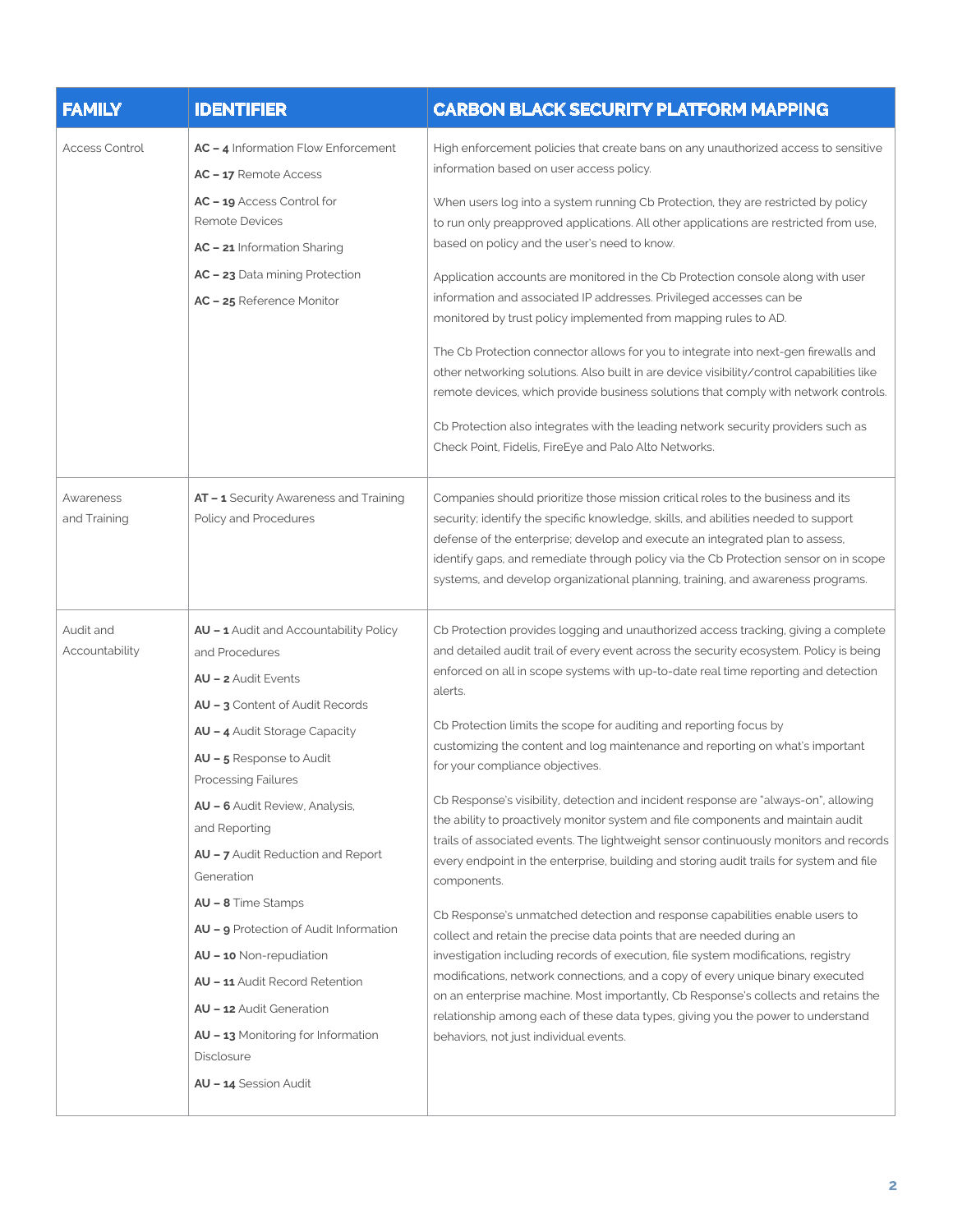| <b>FAMILY</b>                                                   | <b>IDENTIFIER</b>                                                                                                                                                                                                                                                                                                                                                                                                                                            | <b>CARBON BLACK SECURITY PLATFORM MAPPING</b>                                                                                                                                                                                                                                                                                                                                                                                                                                                                                                                                                                                                                                                                                                                                                                                                                                                                                                                                                                                                                                                                                                                                                                                                                                                                                                                                                                                                                                                                                                                                                                              |
|-----------------------------------------------------------------|--------------------------------------------------------------------------------------------------------------------------------------------------------------------------------------------------------------------------------------------------------------------------------------------------------------------------------------------------------------------------------------------------------------------------------------------------------------|----------------------------------------------------------------------------------------------------------------------------------------------------------------------------------------------------------------------------------------------------------------------------------------------------------------------------------------------------------------------------------------------------------------------------------------------------------------------------------------------------------------------------------------------------------------------------------------------------------------------------------------------------------------------------------------------------------------------------------------------------------------------------------------------------------------------------------------------------------------------------------------------------------------------------------------------------------------------------------------------------------------------------------------------------------------------------------------------------------------------------------------------------------------------------------------------------------------------------------------------------------------------------------------------------------------------------------------------------------------------------------------------------------------------------------------------------------------------------------------------------------------------------------------------------------------------------------------------------------------------------|
| Certification,<br>Accreditation,<br>and Security<br>Assessments | CA - 1 Security Assessment and<br><b>Authorization Policies and Procedures</b><br>CA - 2 Security Assessments<br>CA-7 Continuous Monitoring<br>$CA - 8$ Pen Testing<br>CA - 9 Internal System Connections                                                                                                                                                                                                                                                    | Carbon Black Threat Intel, combined with internal IT approvals of established<br>policies, enables organizations to apply real-time, proactive threat and trust<br>measurements to the asset inventory, discover potential risky files and enforce<br>policy-based control on all endpoints. Cb Protection's asset reporting applies threat<br>and trust ratings to every file within the infrastructure, providing<br>immediate low-friction analysis and risk ranking of any potential file vulnerability<br>discovered. You can discover and get alerts on any potentially compelling or<br>suspicious file activity with Cb Protection's advanced threat analysis<br>report as well as its continuous always - on monitoring.<br>Cb Response's visibility and detection, combined with Cb<br>Protection's console alerts will narrow the scope of events when going through a<br>penetration test exercise. You can shorten response time significantly while being<br>able to see the entire timeline of a security event and provide remediation steps. You<br>will also be able to alleviate the number of steps in penetration tests and enhance<br>testing benefits by showing vulnerabilities in real time.<br>With Cb Threat Intel, Cb Response can automate and apply<br>comprehensive threat intelligence from a combination of public, custom,<br>third-party, and proprietary providers. This intelligence, combined with<br>Cb Response's continuously recorded endpoint visibility, reduces<br>alert fatigue, accelerates threat discovery and instantly classifies attacks.                              |
| Configuration<br>Management                                     | <b>CM - 1</b> Configuration Management Policy<br>and Procedures<br>CM - 2 Baseline Configuration<br>CM - 3 Configuration Change Control<br><b>CM - 4</b> Security Impact Analysis<br><b>CM - 5</b> Access Restrictions for Change<br><b>CM - 6</b> Configuration Settings<br>$CM - 7$ Least Functionality<br><b>CM - 8</b> Information System<br>Component Inventory<br><b>CM - 10</b> Software Usage Restrictions<br><b>CM - 11 User-Installed Software</b> | Cb Protection detects advanced threats in real time without signatures, while provid-<br>ing visibility into what's running on every endpoint and server. Cb<br>Enterprise Protection can enforce the enterprise trust policy on all endpoints and<br>reduce scope by controlling and blocking unauthorized change, as well as by<br>monitoring and detecting anomalies and compelling events as they happen to<br>ensure the desired endpoint configuration is kept in check.<br>Security compliance checks include verification of the relevant baseline<br>configuration. Cb Response's threat intelligence and capabilities can assist in<br>keeping endpoint configurations in check by finding vulnerable applications in the<br>enterprise. Cb Response is "always on," and can tell you if the vulnerable application<br>has ever been seen, when it was last seen, and on which computers. Cb Response<br>can also create an alert whenever a vulnerable application is executed within the<br>environment. This makes it easy to identify the existence of any vulnerable applica-<br>tion, without scanning, providing a much greater detection rate in a shorter amount<br>of time. Cb Response's alerting features ensure real time notice the instant the<br>enterprise becomes vulnerable or drifts outside of the system<br>configurations. Cb Response utilizes feeds from US CERT's National<br>Vulnerability Database, providing intelligence on and checking the current list of<br>vulnerable software by CVE to identify and track the presence of vulnerable<br>applications within the enterprise. |
| Identification and<br>Authentication                            | <b>IA-3</b> Device Identification<br>and Authentication                                                                                                                                                                                                                                                                                                                                                                                                      | The Cb Protection agent, once deployed, crawls through your system devices, sys-<br>tems, files, and processes at the hash level, providing visibility on where your critical<br>assets reside and to what changes is occurring. Cb Protection only allows those<br>devices to run that are approved by your trust policy. Unauthorized devices will be<br>banned from extracting and modifying data.                                                                                                                                                                                                                                                                                                                                                                                                                                                                                                                                                                                                                                                                                                                                                                                                                                                                                                                                                                                                                                                                                                                                                                                                                      |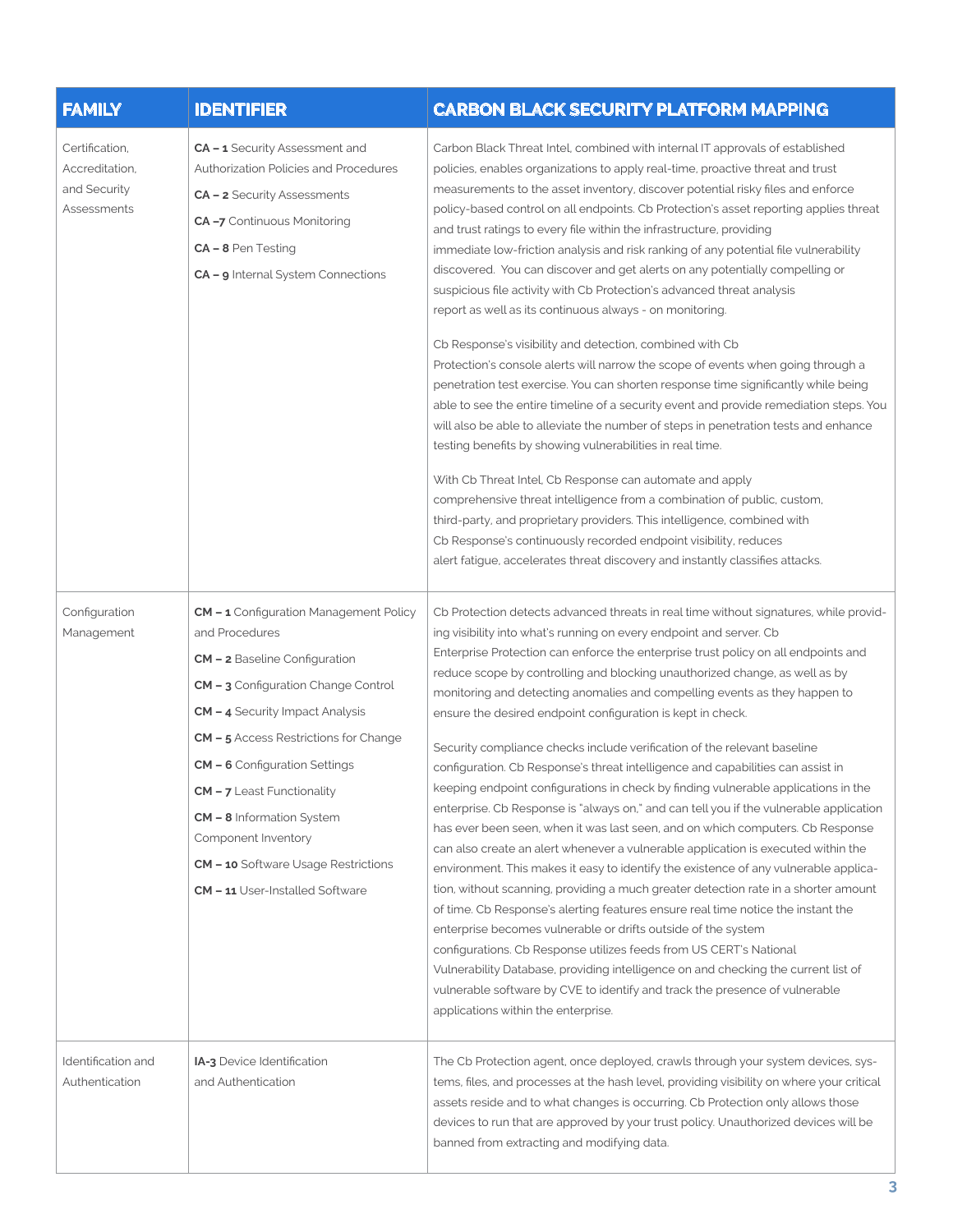| <b>FAMILY</b>          | <b>IDENTIFIER</b>                                                                                                                                                                                                                                   | <b>CARBON BLACK SECURITY PLATFORM MAPPING</b>                                                                                                                                                                                                                                                                                                                                                                                                                                                                                                                                                                                                                                                                                                                                                                                                                                                                                                                                                                                                                                                                                                                                                                                                                                                                                                                                                                                                                                                                                                  |
|------------------------|-----------------------------------------------------------------------------------------------------------------------------------------------------------------------------------------------------------------------------------------------------|------------------------------------------------------------------------------------------------------------------------------------------------------------------------------------------------------------------------------------------------------------------------------------------------------------------------------------------------------------------------------------------------------------------------------------------------------------------------------------------------------------------------------------------------------------------------------------------------------------------------------------------------------------------------------------------------------------------------------------------------------------------------------------------------------------------------------------------------------------------------------------------------------------------------------------------------------------------------------------------------------------------------------------------------------------------------------------------------------------------------------------------------------------------------------------------------------------------------------------------------------------------------------------------------------------------------------------------------------------------------------------------------------------------------------------------------------------------------------------------------------------------------------------------------|
| Incident Response      | <b>IR - 1</b> Incident Response Policy and<br>Procedures<br>$IR - 4$ Incident Handling<br><b>IR-5</b> Incident Monitoring<br><b>IR - 6</b> Incident Reporting<br>IR - 7 Incident Response Assistance<br><b>IR - 9</b> Information Spillage Response | Cb Response's threat protection is always-on, allowing it to actively<br>monitor system and file components, and maintain audit trails of associated events.<br>The lightweight sensor continuously monitors and records every endpoint in the<br>enterprise, and storing audit trails for system and file components. Cb<br>Response provides the ability to "rewind the tape" to view the full spectrum of an<br>event.<br>Since Cb Response is always recording, even if the indicator of<br>compromise (IOC), anomaly, or suspicious activity has long since passed,<br>Cb Response will provide all the related activity to immediately<br>determine what process caused the activity, and any other activity it performed.<br>With Cb Response's dashboards, security teams now gain instant insight into key<br>endpoint and incident response performance indicators across their entire<br>environment. This enables organizations to understand and articulate the state of<br>their endpoint detection and response capabilities.<br>With Cb Response's endpoint isolation and live response, responders can<br>immediately disrupt active intrusions by isolating one or multiple endpoints from<br>the network, perform remote live investigations, terminate ongoing attacks, and<br>instantly remediate endpoint threats. This enables incident responders to both<br>observe and "touch" endpoints to take immediate action during an investigation-<br>even while the endpoint remains isolated from the rest of the network. |
| Maintenance            | MA - 1 System Maintenance Policy and<br>Procedures<br>MA-2 Controlled Maintenance<br>MA-3 Maintenance Tools<br>MA-4 Nonlocal Maintenance<br>MA - 6 Timely Maintenance                                                                               | Cb Protection's version control and application control policies inform customers of<br>all the incidents of software running on their endpoints and servers, along with the<br>vulnerabilities and trust ratings of each version.<br>Cb Response can function very similar to a patch management solution, providing<br>immediate intelligence on how many systems have successfully been updated and<br>which are still pending. Cb Response can quickly identify computers that are not up<br>to date with the patch policy.<br>A standard feature within Cb Response is to record and retain critical data,<br>identifying precisely what happened and where. The utilizing of a Cb<br>Response watch list for vulnerable or dated applications allows for identification and<br>notification once they appear within the network.                                                                                                                                                                                                                                                                                                                                                                                                                                                                                                                                                                                                                                                                                                         |
| Media Protection       | <b>MP-1</b> Media Protection Policy<br>and Procedures<br><b>MP-2</b> Media Access                                                                                                                                                                   | Cb Protection's device control and policy settings can enforce and<br>monitor access to systems and restrict access to portable storage devices that<br>could potentially store sensitive information. Cb Protection's device control policies<br>ensure that only authorized staff is allowed to copy sensitive data to portable storage<br>devices.                                                                                                                                                                                                                                                                                                                                                                                                                                                                                                                                                                                                                                                                                                                                                                                                                                                                                                                                                                                                                                                                                                                                                                                          |
| <b>Risk Assessment</b> | RA - 1 Risk Assessment Policy<br>and Procedures<br><b>RA - 3</b> Risk Assessment<br>RA - 5 Vulnerability Scanning                                                                                                                                   | Cb Threat Intel, combined with internal IT approvals of established policies, enables<br>organizations to apply real time, proactive threatand trust/reputation measurements<br>to the asset inventory to discover potential risky files and enforce policy based<br>control on all endpoints.<br>Using real-time vulnerability rankings and threat intelligence informs your IT<br>Administration with up-to-date risk rankings of all files and system components.                                                                                                                                                                                                                                                                                                                                                                                                                                                                                                                                                                                                                                                                                                                                                                                                                                                                                                                                                                                                                                                                           |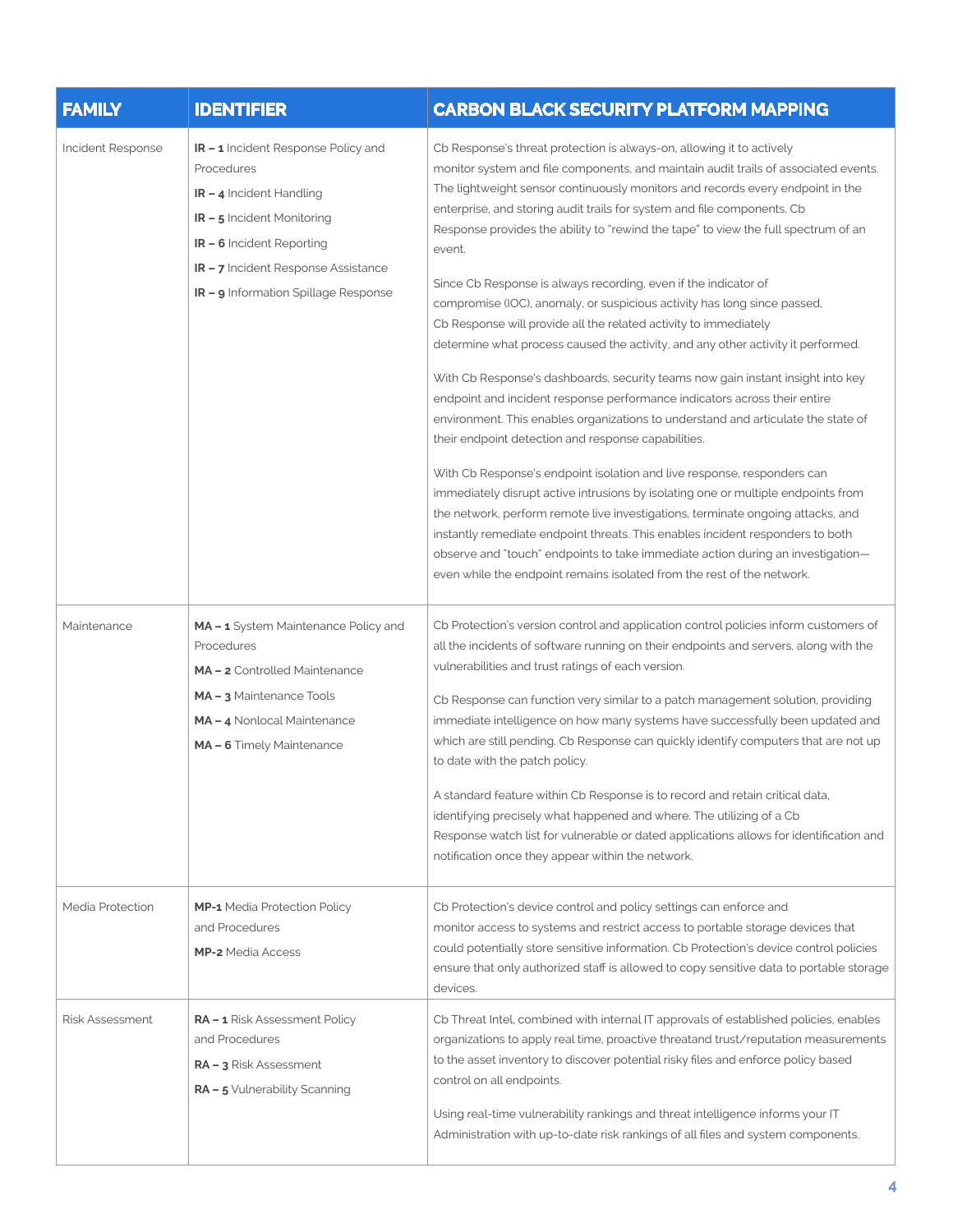| <b>FAMILY</b>                              | <b>IDENTIFIER</b>                                                                                                                                                                                                                                                                                                                                                                                                                                                                                                          | <b>CARBON BLACK SECURITY PLATFORM MAPPING</b>                                                                                                                                                                                                                                                                                                                                                                                                                                                                                                                                                                                                                                                                                                                                                                                                                                                                                                                             |
|--------------------------------------------|----------------------------------------------------------------------------------------------------------------------------------------------------------------------------------------------------------------------------------------------------------------------------------------------------------------------------------------------------------------------------------------------------------------------------------------------------------------------------------------------------------------------------|---------------------------------------------------------------------------------------------------------------------------------------------------------------------------------------------------------------------------------------------------------------------------------------------------------------------------------------------------------------------------------------------------------------------------------------------------------------------------------------------------------------------------------------------------------------------------------------------------------------------------------------------------------------------------------------------------------------------------------------------------------------------------------------------------------------------------------------------------------------------------------------------------------------------------------------------------------------------------|
| System and Services<br>Acquisition         | SA - 3 System Development Life Cycle<br><b>SA - 4</b> Acquisition Process<br>SA - 5 Information System<br>Documentation<br><b>SA - 8</b> Security Engineering Principles<br>SA - 12 Supply Chain Protection<br><b>SA - 13 Trustworthiness</b><br>SA - 14 Criticality Analysis<br>SA - 18 Tamper Resistance and<br>Detection<br>SA - 19 Component Authenticity<br><b>SA - 22</b> Unsupported System<br>Components                                                                                                           | Cb Protection controls the execution of software and ensures that<br>systems are prevented from drifting from their desired state. Software and<br>configuration drift can be closely monitored within the Cb Protection<br>console so you can measure any compliance risk at any time. Cb<br>Protection tracks changes to system configurations as well as the removal of<br>applications, utilities and drivers. It also bans outdated components from running<br>based on new trust policy rules.<br>Cb Protection is the only solution that continuously monitors and<br>records all activity on endpoints and servers. While antivirus software can easily be<br>deactivated on client endpoints, Cb Protection cannot be disabled due to the built-in<br>tamper protection.<br>Cb Protection is a compensating control for unsupported system<br>components that have reached end of life and which are no longer supported by<br>patch updates from the publisher. |
| System and<br>Communications<br>Protection | SC - 1 System and Communications<br>Protection Policy and Procedures<br>SC - 3 Security Function Isolation<br>SC - 4 Information in Shared<br>Resources<br><b>SC - 5</b> Denial of Service Protection<br>SC - 8 Transmission Confidentiality and<br>Integrity<br>SC - 28 Protection of Information<br>at Rest<br>SC - 34 Non-Modifiable Executable<br>Programs                                                                                                                                                             | Cb Response's real-time endpoint sensor delivers always on visibility<br>and automates the tedious and time consuming data acquisition process by<br>continuously recording and maintaining the relationships of every critical action on<br>every machine, including a copy of every executed binary, all registry modifications,<br>all file modifications, all file executions, and all network connections. All of these<br>can easily be transferred into meaningful reporting through extraction or using a<br>connector to a SIEM.<br>Cb Response's remediation capabilities allow for a compromised<br>endpoint to be isolated. Alerts can be triggered when compromise or compelling<br>events happen. Restricted functions can protect your data at rest from allowing<br>access or modifications.                                                                                                                                                              |
| System and<br>Information<br>Integrity     | SI - 1 System and Information Integrity<br>Policy and Procedures<br>SI - 2 Flaw Remediation<br>SI - 3 Malicious Code Protection<br>SI - 4 Information System Monitoring<br>SI - 5 Security Alerts, Advisories,<br>and Directives<br>SI - 6 Security Function Verification<br>SI - 7 Software, Firmware, and<br>Information Integrity<br>SI - 8 Spam Protection<br>SI - 10 Information Input Validation<br>SI-11 Error Handling<br>SI-14 Non-Persistence<br>SI - 15 Information Output Filtering<br>SI-16 Memory Protection | Cb Protection achieves information integrity and monitoring controls<br>that are based on policy, and includes discovering file assets across an enterprise,<br>enforcing controls, as well as reporting and auditing to ensure policy compliance.<br>Cb Protection ensures secure configuration of devices using file-integrity and<br>registry controls. Cb Protection sets controls on the ability to read/write/execute<br>software on portable storage devices, preventing information leakage and acciden-<br>tal loss of sensitive, confidential information.<br>Flaw remediation is achieved by your organization's security assessments using<br>Cb Protection's continuous monitoring and Cb Response's<br>incident response capabilities. Cb Response uses a Common<br>Vulnerabilities and Exposures (CVE) database, which can be used to identify<br>and remediate flaws discovered in organizational information systems.                                    |